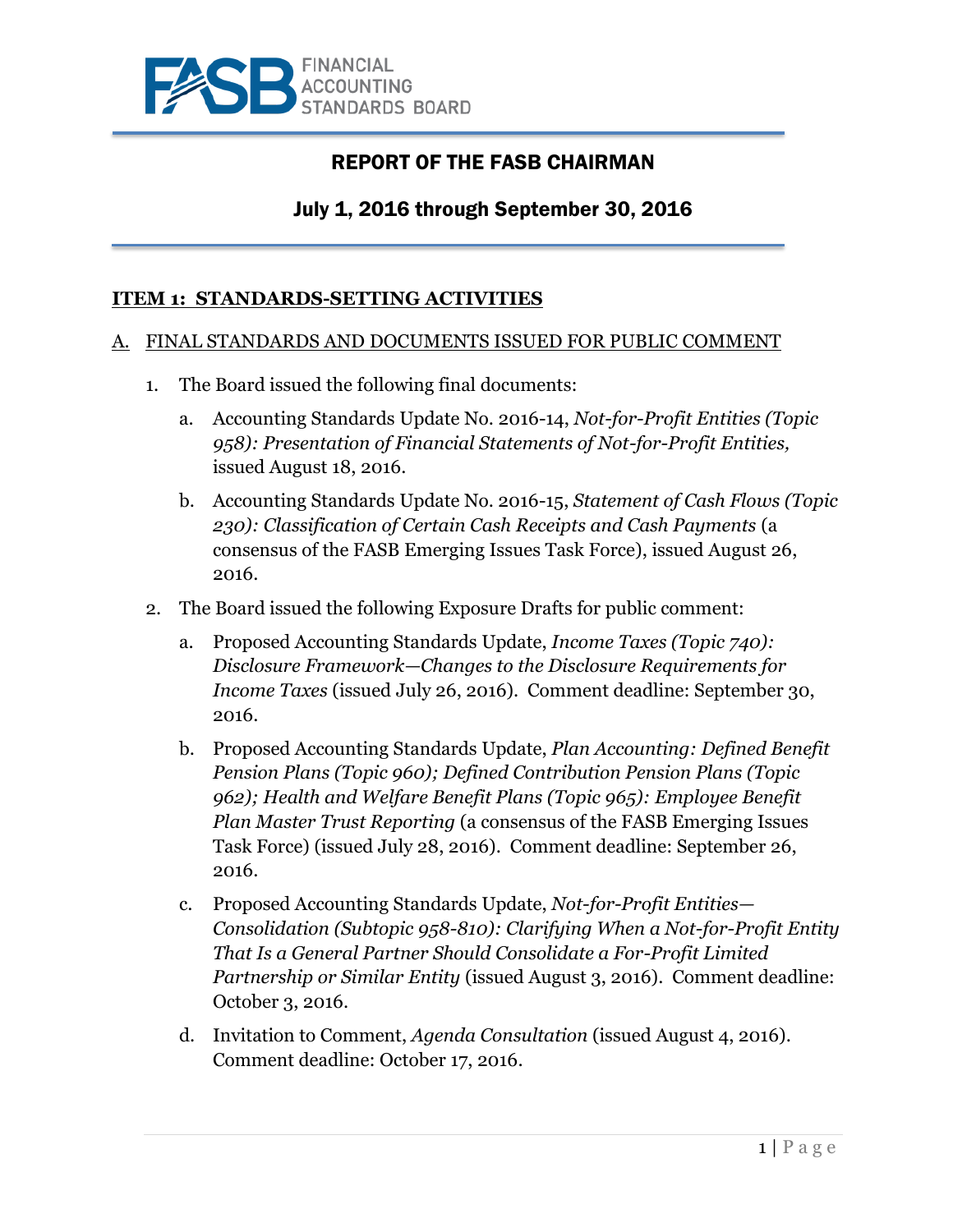

- e. Proposed Accounting Standards Update, Concepts Statement 8— *Conceptual Framework for Financial Reporting: Chapter 7: Presentation*  (issued August 11, 2016). Comment deadline: November 9, 2016.
- f. Proposed Accounting Standards Update, *Derivatives and Hedging (Topic 815): Targeted Improvements to Accounting for Hedging Activities* (issued September 8, 2016). Comment deadline: November 22, 2016.
- g. Proposed Accounting Standards Update, *Technical Corrections and Improvements to Update No. 2014-09,* Revenue from Contracts with Customers (Topic 606): *Additional Corrections* (issued September 19, 2016). Comment deadline October 4, 2016.
- h. Proposed Accounting Standards Update, *Receivables—Nonrefundable Fees and Other Costs (Subtopic 310-20): Premium Amortization on Purchased Callable Debt Securities* (issued September 22, 2016). Comment deadline: November 28, 2016.
- i. Proposed Accounting Standards Update, *Financial Services—Insurance (Topic 944): Targeted Improvements to the Accounting for Long-Duration Contracts* (issued September 29, 2016). Comment deadline: December 15, 2016.

### B. CHANGES TO THE STANDARDS-SETTING AGENDA

- 1. The Board added a project to its technical agenda on Scope of Modification Accounting in Topic 718, *Compensation—Stock Compensation* (August).
- 2. The Board added a project to the EITF's agenda on Accounting for Service Concession Arrangements (August).
- 3. The Board decided not to add a project on Collaborative Arrangements at this time to either its or the EITF's agenda. The Board directed the staff to perform additional research to be reconsidered at a later date (August).

#### C. SIGNIFICANT TECHNICAL DECISIONS

- 1. Disclosure Framework: Disclosure Review—Inventory
	- a. The Board decided that all entities would be required to disclose in their annual financial statements inventory disaggregated by component, inventory disaggregated by measurement basis, changes to the inventory balance that are not specifically related to the purchase, manufacture, or sale of inventory in the ordinary course of business, a qualitative description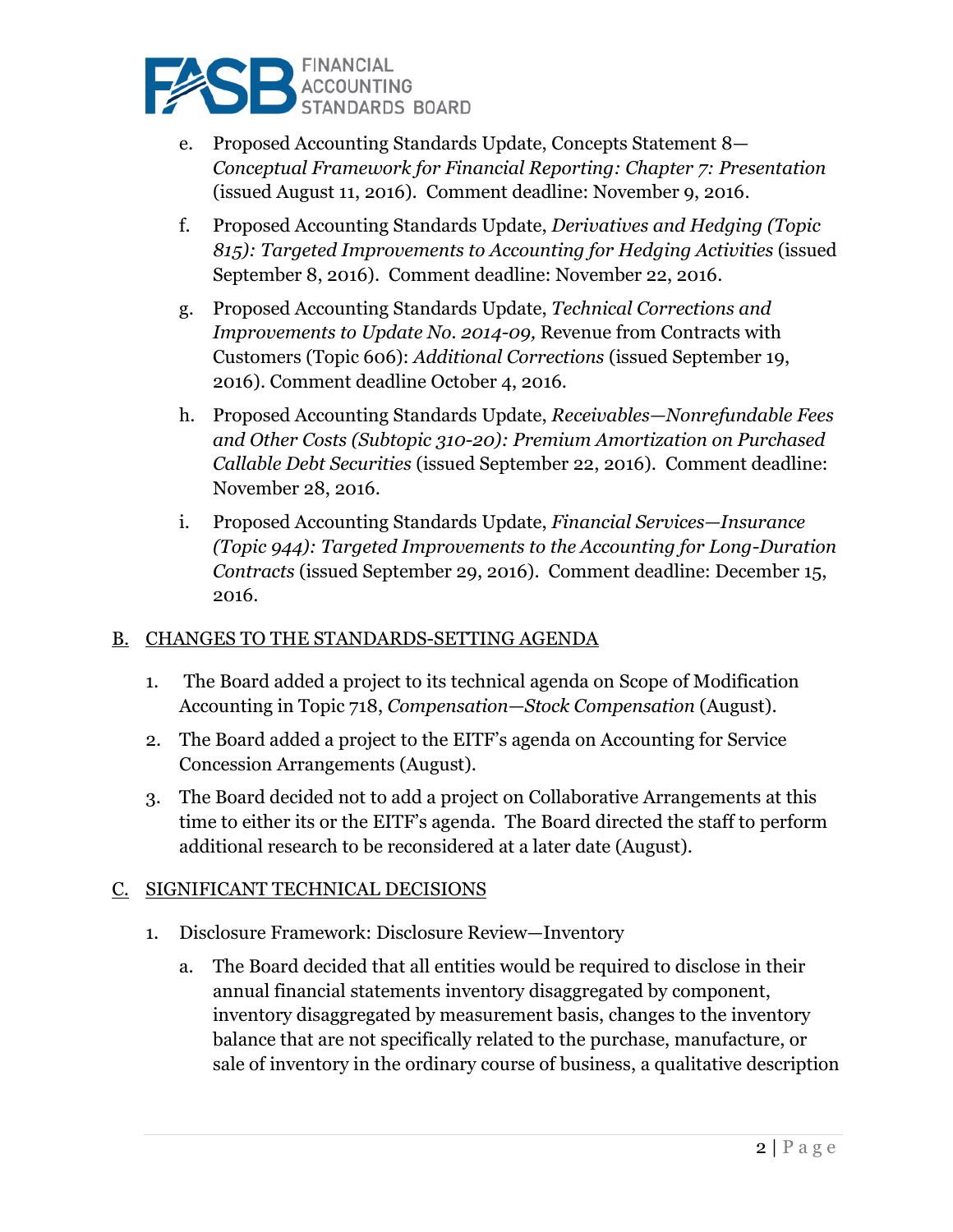

of the costs capitalized into inventory, the effect of last-in, first-out (LIFO) liquidations on income, and the replacement cost for LIFO inventory.

- b. Public business entities also would be required to disclose in annual and interim periods inventory by reportable segment or by component for each reportable segment if that information is regularly provided to the chief operating decision maker.
- c. The Board decided to made other modifications to Topic 330, Inventory, including the removal of certain existing requirements to conform to the new proposal.
- 2. The Board is in the final stages of initial deliberations and redeliberations on several other projects, and while the Board made a number of decisions, none of those decisions were individually significant.

# **ITEM 2: PREAGENDA RESEARCH**

# A. CHANGES TO THE RESEARCH AGENDA

1. None.

# B. SIGNIFICANT RESEARCH ACTIVITIES

- 1. The staff conducted research on Cloud Computing, Foreign Currency, and Energy Tax Credits. Those potential projects will be discussed with the Board at a future agenda prioritization meeting.
- 2. The staff conducted research on non-GAAP measures focusing on monitoring the financial metrics and measures used and adjustments to those amounts.

# C. ACTIVITIES OF THE FINANCIAL ACCOUNTING STANDARDS ADVISORY COUNCIL (FASAC) AND FASB ADVISORY COMMITTEES

- 1. FASAC Meeting
	- a. Seven Board members and several staff members participated in the September 19, 2016 FASAC meeting. The meeting topics focused on the FASB's project on the Conceptual Framework: Presentation, two areas of performance reporting that are included in the FASB's Agenda Consultation Invitation to Comment (the income statement and the statement of other comprehensive income), and non-GAAP reporting.
- 2. The following advisory committee meetings were held: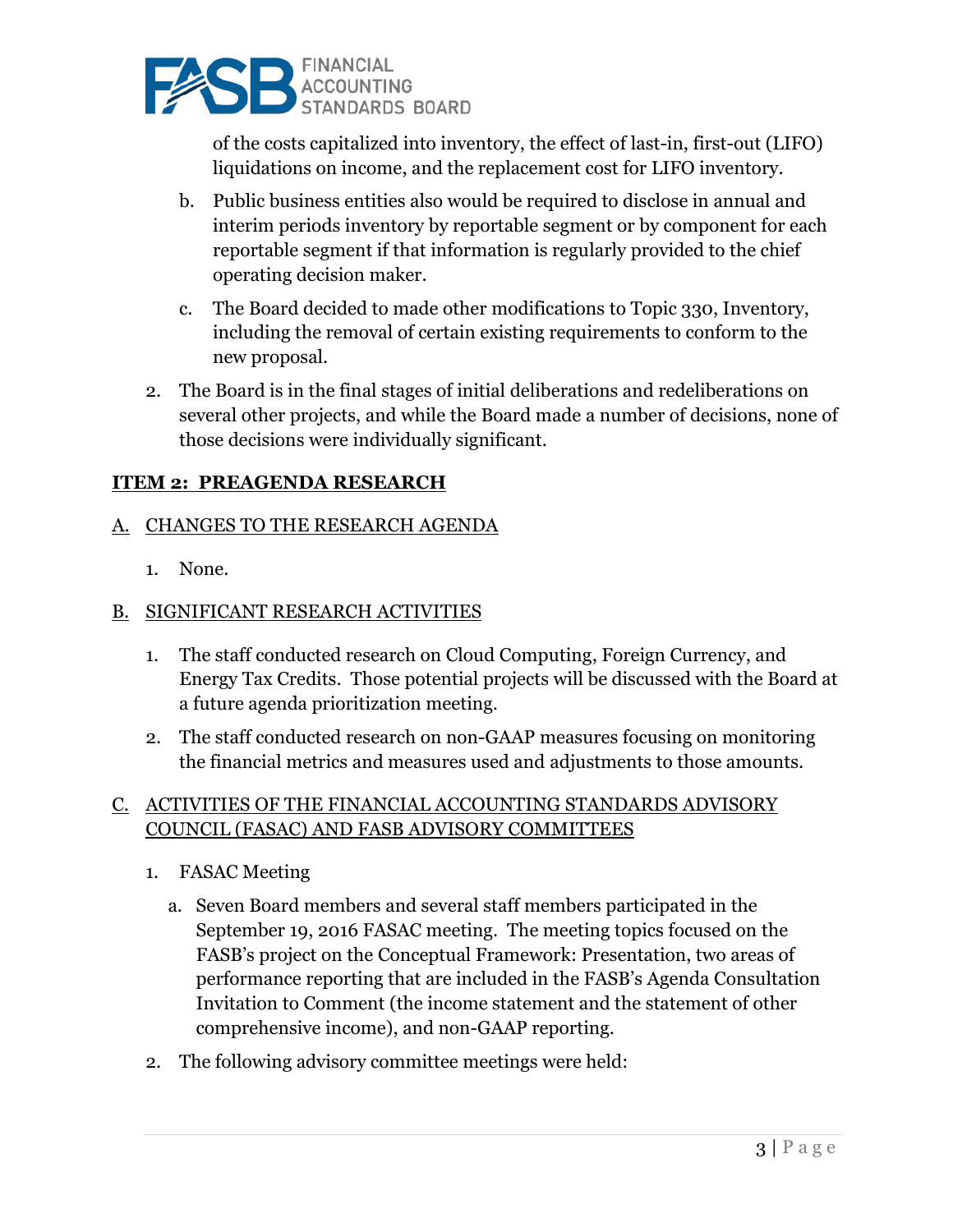

- a. Public Web-Ex meeting of the Not-for-Profit Advisory Committee (NAC) (September): Three Board members, the technical director, and several FASB staff participated. Topics focused on the FASB's project on Revenue Recognition of Grants and Contracts by Not-for-Profit Entities.
- 3. Advisory committee membership changes:
	- a. The FASB announced the appointment of 16 Small Business Advisory Committee members in September 2016. The members are as follows: Gary Bachman, Tim Caffrey, Richard Day, John Exline, David Gonzales, Shannon Greene, David Hinshaw, Robert Hoffman, Courtney Johnson, Skip Klein, Greg Kowieski, Marshall Minoux, Douglas Reynolds, Robert Vogt, William Waller, and John Zimmer. An orderly rotation of the members' terms will be established in the future.

### D. OTHER SIGNIFICANT STAKEHOLDER OUTREACH ACTIVITIES

- 1. One or more Board members met with the following industry liaison groups:
	- a. Private meeting with the Financial Executives International's Committee on Corporate Reporting (CCR) (September). One Board member participated; topics included the implementation of the revenue recognition and leases standards, income tax disclosures, and government assistance disclosures. Other projects included hedging, conceptual framework, goodwill impairment, and disclosure framework (including materiality).
	- b. Private meeting with PCC members and the AICPA Private Companies Practice Section's Technical Issues Committee on September. Two Board members and several staff participated; topics included FASB projects on applying variable interest entity (VIE) guidance to entities under common control, simplifying the balance sheet classification of debt, and financial instruments: hedging. Other areas included suggested improvements for private entities to the accounting for employee share-based payments and to the equity method, as well as the suggested elimination of fair value disclosures for held-to maturity debt securities of private entities.
	- c. Public liaison meeting with members of the AICPA Private Companies Practice Section's Technical Issues Committee (September). Five Board members participated; topics included FASB projects on applying VIE guidance to entities under common control, simplifying the balance sheet classification of debt, and financial instruments: hedging. Other areas included suggested improvements for private entities to the accounting for employee share-based payments and to the equity method.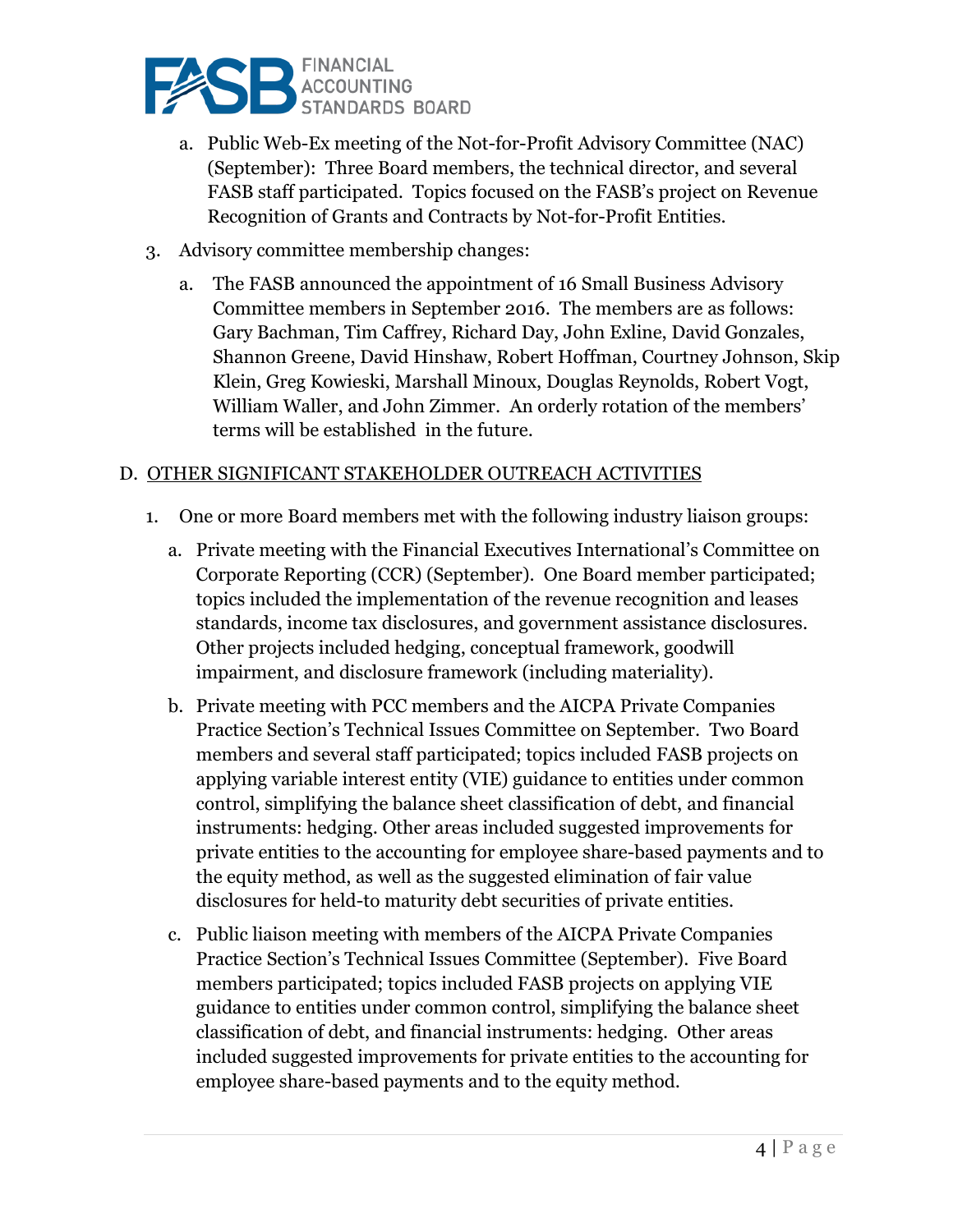

- 2. Significant project-specific outreach activities follow:
	- a. The FASB members and staff conducted approximately 137 meetings with a variety of stakeholders to discuss issues in 25 different FASB and EITF projects.
	- b. Through meetings and comment letters, the Board received feedback from a range of stakeholder types: 8% from financial statement users; 38% from auditors; 27% that were representatives of public companies, private companies, and not-for-profit organizations; and 27% from professional, trade, and advocacy organizations and others (including state societies, regulators, and other standard setters).

### E. COLLABORATION WITH THE FASB'S PRIVATE COMPANY COUNCIL (PCC)

- 1. The PCC and theFASB jointly hosted a Private Company Town Hall Meeting on July 22, 2016, in Salt Lake City, UT, at the National Advanced Accounting and Auditing Technical Symposium (NAAATS).
- 2. Five Board members, the technical director, and certain staff participated in the September 30, 2016 PCC meeting. The PCC discussed and provided input on FASB projects, including simplifying the balance sheet classification of debt, consolidations: simplifying common control analysis and other targeted improvements to VIE guidance, and liabilities and equity: targeted improvements.

### F. EMERGING ISSUES TASK FORCE (EITF) ACTIVITIES

1. Six Board members attended the September 22, 2016 EITF meeting. Issues No. 16-A, "Statement of Cash Flows: Restricted Cash," and No. 16-C, "Accounting for Service Concession Arrangements," were discussed. The EITF reached a consensus on Issue 16-A and a consensus-for-exposure on Issue 16-C.

#### G. INTERNATIONAL ACTIVITIES

- 1. Cooperative activities between the FASB and the IASB were as follows:
	- a. The FASB and the IASB held a joint webinar, *Implementation Update on Revenue from Contracts with Customers.*
	- b. Two Board members participated in the IASB's World Standard Setters meeting in London.
	- c. The FASB chairman and two Board members participated in two meetings of the IASB's Accounting Standards Advisory Forum in London.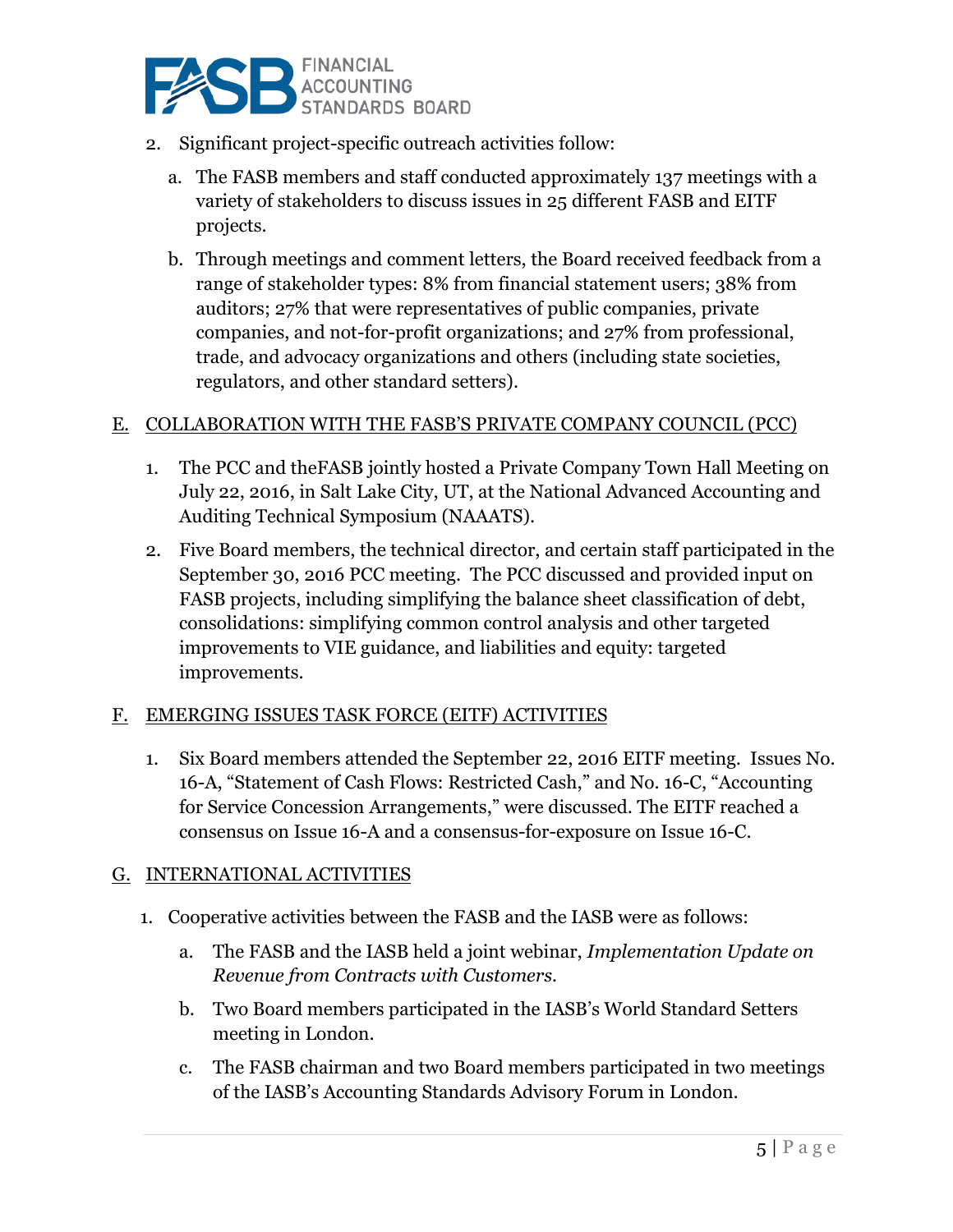

- 2. Cooperative activities among the FASB and other national standards setters included the following:
	- a. Two Board members and a staff person participated in the International Forum of Accounting Standard Setters meeting in London.
	- b. The chairman and six Board members (on a rotational basis) met privately (August) with representatives from the Accounting Standards Board of Japan (ASBJ) in Norwalk.
	- c. Two Board members and a staff member met privately (September) with representatives from the Israel Supervisors of Banks in Norwalk.

# **ITEM 3: STAKEHOLDER EDUCATION AND COMMUNICATIONS**

#### A. WEBINARS AND VIDEOS

- 1. The FASB held three educational webinars:
	- a. IN FOCUS: FASB Accounting Standards Update on Credit Losses (July 21, 2016)
	- b. IN FOCUS: FASB Accounting Standards Update on Not-for-Profit Financial Statements (September 13, 2016)
	- c. IN FOCUS: Implementation Update on Revenue from Contracts with Customers (September 15, 2016)
- 2. The FASB posted two featured videos:
	- a. How the FASB Sets Effective Dates
	- b. Why a New Not-for-Profit Financial Reporting Standard?
	- c. 2017 Proposed Taxonomy

#### B. SPEECHES DELIVERED

- 1. FASB members or staff delivered more than 40 speeches at different conferences. The more significant conferences follow:
	- a. American Accounting Association (AAA) Annual Conference
	- b. American Banker/Sageworks Webcast on Credit Losses
	- c. AICPA Conference on Banks and Savings Institutions
	- d. Cal State University
	- e. Conference of State Banking Supervisors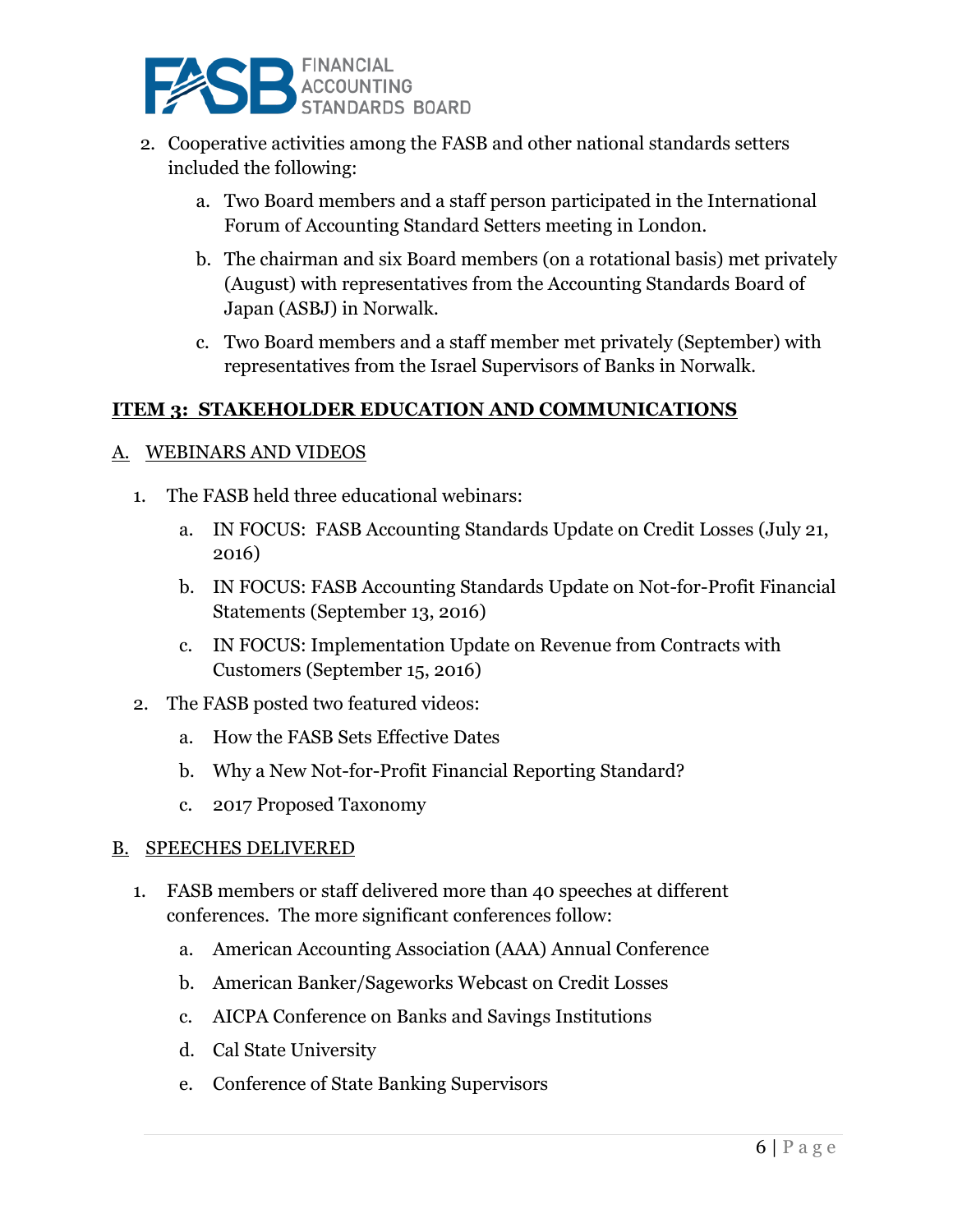

- f. Equipment Leasing & Finance Association (ELFA)
- g. FEI, Pace University, and EY Pacesetters Conference
- h. Georgia Tech College of Business
- i. Healthcare Financial Management Association
- j. Institute of Management Accountants
- k. Kennesaw State University
- l. Mississippi Department of Banking
- m. 2016 AICPA NAAATS Conference.

### C. PRESS RELEASES, MEDIA ADVISORIES, AND SOCIAL MEDIA

1. The FASB issued 16 press releases or media advisories on a variety of topics, as well as a variety of updates on Twitter and LinkedIn.

#### D. OTHER COMMUNICATIONS ACTIVITIES

1. The 3rd Quarter FASB Outlook was issued on August 4.

## **ITEM 4: STRATEGIC, ADMINISTRATIVE, AND PROCEDURAL ACTIVITIES**

### A. STRATEGIC PLAN ACTIVITIES

1. The FASB continued to make progress on its 2016 strategic plan action steps, including the completion of the editorial review process and support of the implementation of the FAF technology plan.

#### B. ADMINISTRATIVE MATTERS

1. None.

### C. PROFESSIONAL DEVELOPMENT PROGRAMS

- 1. Conceptual Framework Training. Jill Switter, FASB Senior Project Manager; Nicholas Cappiello, FASB Supervising Project Manager; Ryan Carter, FASB Assistant Project Manager; and Melissa Rutzen, FASB Postgraduate Technical Assistant.
- 2. The Merger of Equals. Roger Millay, CFO of Willis Towers Watson.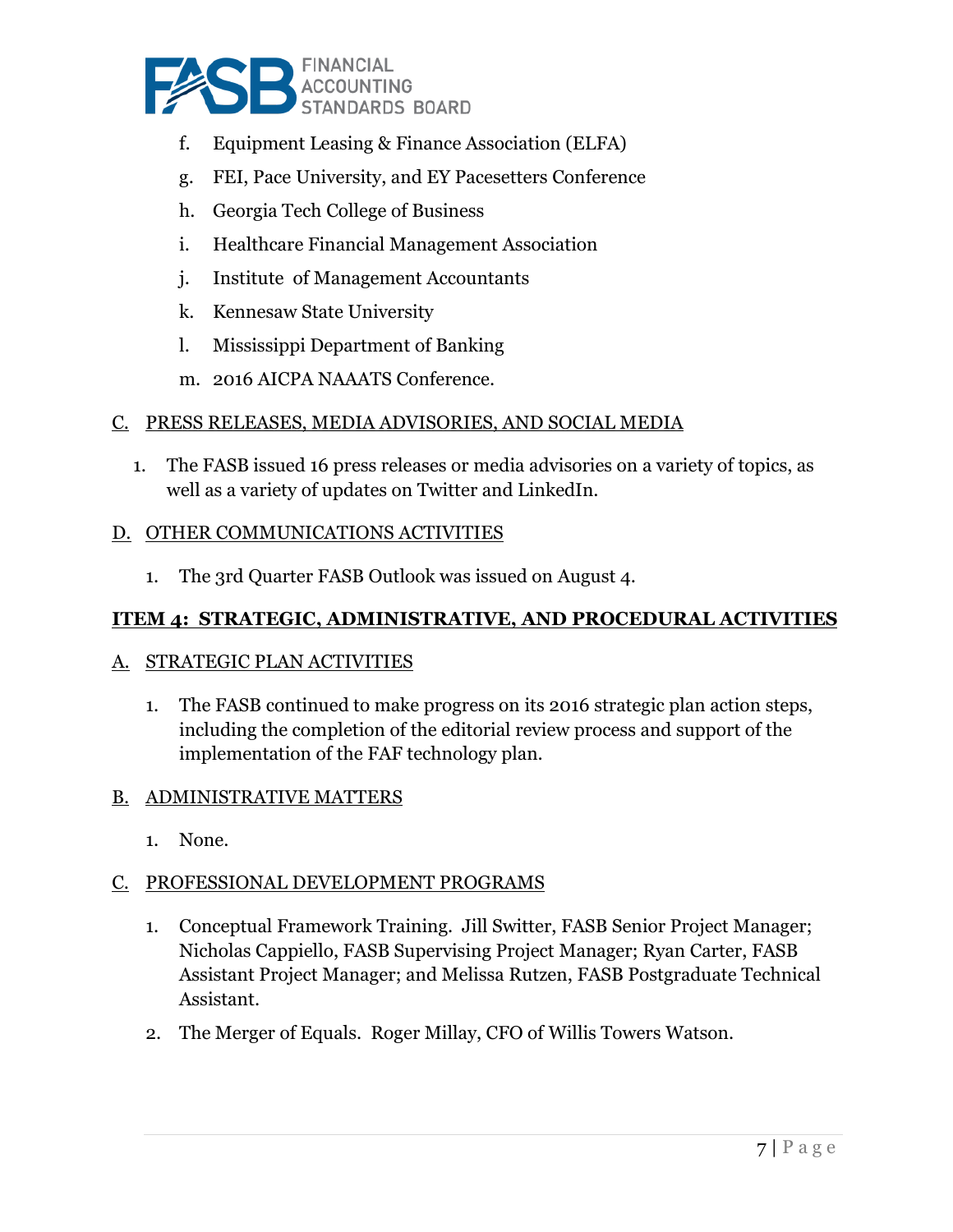

- 3. The Conceptual Framework Project: An Overview and Update (A special presentation for Postgraduate Technical Assistants). Jim Leisenring, FASB Senior Advisor.
- 4. Update on the FASB Invitation to Comment Addressing Intangible Assets, Pensions, Liabilities and Equity, and Financial Performance Reporting. Cullen Walsh, FASB Assistant Director; Michael Cheng, FASB Supervising Project Manager; Shayne Kuhaneck, FASB Supervising Project Manager; Lauren Mottley, FASB Project Manager; Ryan Egan, FASB Project Manager; Aarika Friend, FASB Assistant Project Manager; Lucy Cheng, FASB Assistant Project Manager; Emily De Revere, FASB Project Research Associate; Dianora De Marco, FASB Postgraduate Technical Assistant; Benjamin Dart, FASB Postgraduate Technical Assistant.
- 5. A Discussion about Writing at the Standards Boards with Stuart Goosman. Stuart Goosman, FAF Writing Consultant.
- 6. Research Problems and How to Deal with Them. Dean Michael Mead, GASB Senior Research Manager.

# **ITEM 5: FEDERAL GOVERNMENT AND REGULATORY LIAISON ACTIVITIES**

# A. REPRESENTATIVES OF CONGRESS AND FEDERAL REGULATORY BODIES

1. The FASB chairman testified before the Capital Markets and Government Sponsored Enterprises subcommittee of the U.S. House of Representatives' Financial Services Committee on September 22, 2016.

# **ITEM 6: FAF/FASB/GASB INTERACTION**

### A. MEETING MINUTES

1. GASB and FASB meeting minutes were shared with the FASB and GASB Board members and staff.

### B. MEETINGS

- 1. The FASB and GASB directors met monthly to discuss their technical agenda projects and other matters of mutual interest.
- 2. The FASB and GASB chairmen and their respective directors held their quarterly meeting to discuss technical issues and other matters of mutual interest.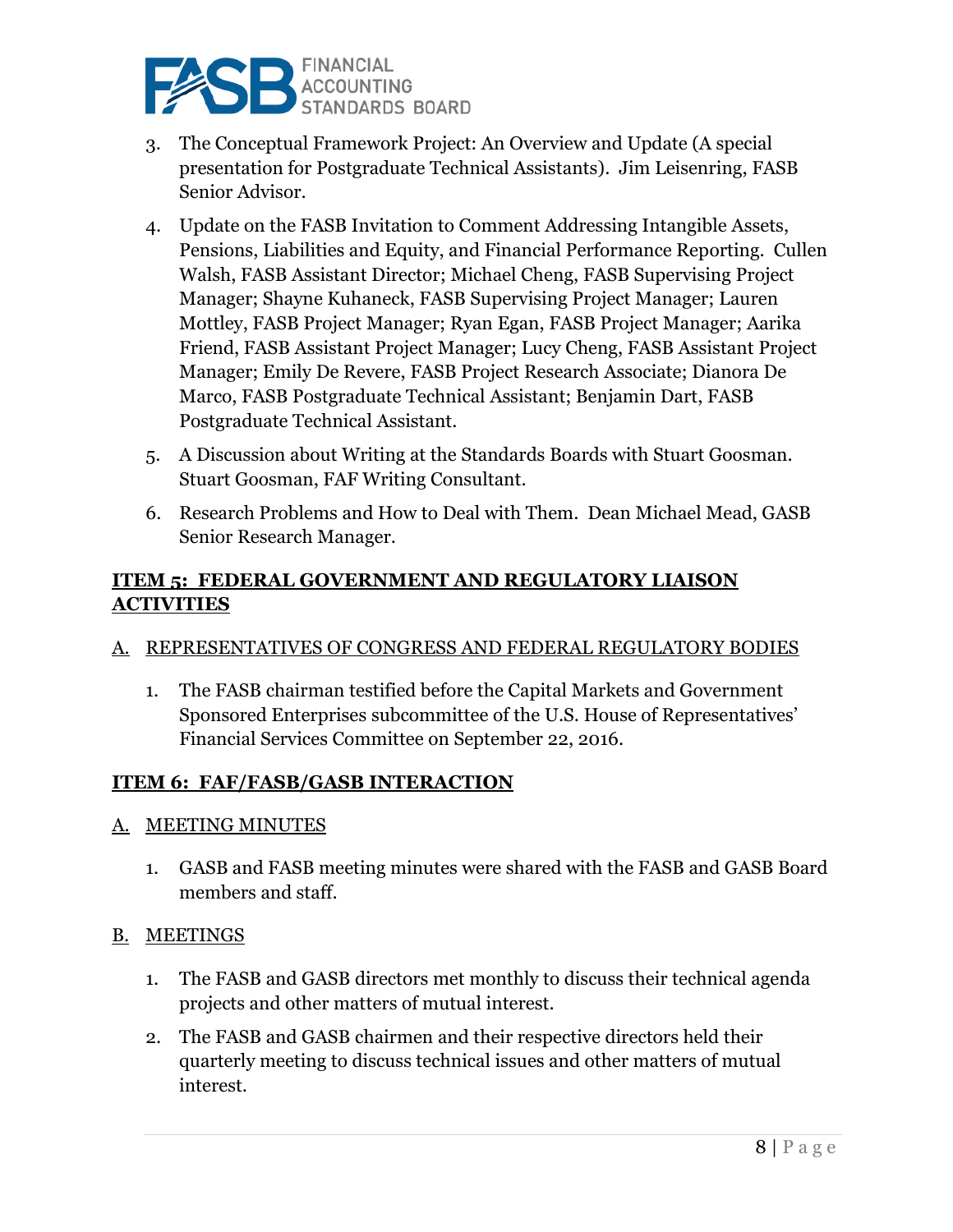

#### C. DOCUMENT DRAFT REVIEWS

- 1. The GASB distributed the following drafts to the FASB for review:
	- a. Exposure Draft on certain debt extinguishments
	- b. Omnibus Exposure Draft on issues related to reporting component units, reclassification of goodwill, fair value measurement, and postemployment benefits
	- c. Exposure Draft on financial reporting for postemployment benefit plans other than pension plans.
- 2. The FASB staff distributed the following drafts for the GASB's review:
	- a. Final Accounting Standards Update, *Income Taxes (Topic 740): Intra-Entity Transfers of Assets Other Than Inventory*
	- b. Final Accounting Standards Update, *Consolidation (Topic 810): Interests Held through Related Parties That Are under Common Control*
	- c. Final Accounting Standards Update, *Statement of Cash Flows (Topic 230): Restricted Cash* (a consensus of the FASB Emerging Issues Task Force)
	- d. Proposed Accounting Standards Update, *Receivables—Nonrefundable Fees and Other Costs (Subtopic 310-20): Premium Amortization on Purchased Callable Debt Securities*
	- e. Proposed Accounting Standards Update, *Financial Services—Insurance (Topic 944): Targeted Improvements to the Accounting for Long-Duration Contracts*
	- f. Proposed Accounting Standards Update, *Technical Corrections and Improvements to Update 2014-09,* Revenue from Contracts with Customers: *Additional Corrections*
	- g. Proposed Accounting Standards Update, *Service Concession Arrangements (Topic 853): Determining the Customer of the Operation Services* (a consensus of the FASB Emerging Issues Task Force).

### **ITEM 7: XBRL ACTIVITIES**

The FASB is responsible for the ongoing development and maintenance of the GAAP Financial Reporting Taxonomy (Taxonomy) applicable to public issuers registered with the U.S. Securities and Exchange Commission (SEC).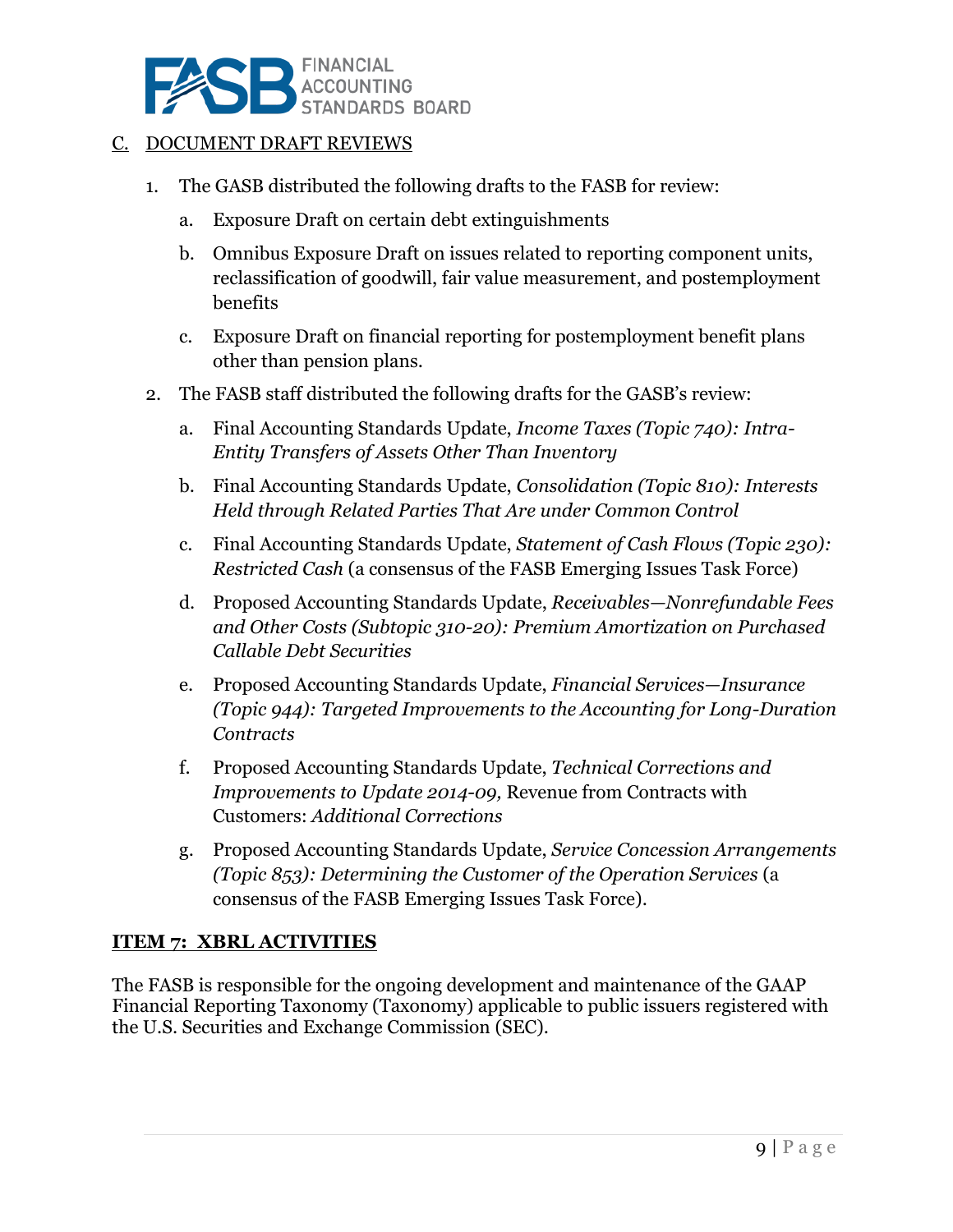

#### A. TECHNICAL ACTIVITIES

- 1. Published the proposed 2017 GAAP Financial Reporting Taxonomy for public review and comment.
- 2. The FASB published Taxonomy Updates as final for:
	- a. Accounting Standards Update 2014-09—*Revenue from Contracts with Customers*
	- b. Accounting Standards Update 2016-02*—Leases (Topic 842)*
	- c. Accounting Standards Update 2016-12—*Revenue from Contracts with Customers (Topic 606): Narrow-Scope Improvements and Practical Expedients*
	- d. Accounting Standards Update No. 2016-15—*Statement of Cash Flows (Topic 230): Classification of Certain Cash Receipts and Cash Payments.*
- 3. The FASB published Taxonomy Exposure Drafts for:
	- a. Proposed Accounting Standards Update—*Technical Corrections and Improvements*
	- b. Proposed Accounting Standards Update—*Technical Corrections and Improvements to Update No. 2014-09*, Revenue from Contracts with Customers (Topic 606)*—Additional Corrections*
	- c. Proposed Accounting Standards Update —*Income Taxes (Topic 740): Disclosure Framework—Changes to the Disclosure Requirements for Income Taxes*
	- d. Proposed Accounting Standards Update—*Receivables—Nonrefundable Fees and Other Costs (Subtopic 310-20): Premium Amortization on Purchased Callable Debt Securities*
	- e. Proposed Accounting Standards Update—*Consolidation (Topic 810): Interests Held through Related Parties That Are under Common Control.*

#### B. OUTREACH ACTIVITIES

- 1. The more significant Taxonomy-related outreach activities this quarter included the following:
	- a. FASB Chief of Taxonomy Development presented at E&Y Summit in Stamford, CT, July 21, 2016
	- b. FASB Chief of Taxonomy Development presented at AAA Conference in New York, NY, August 9, 2016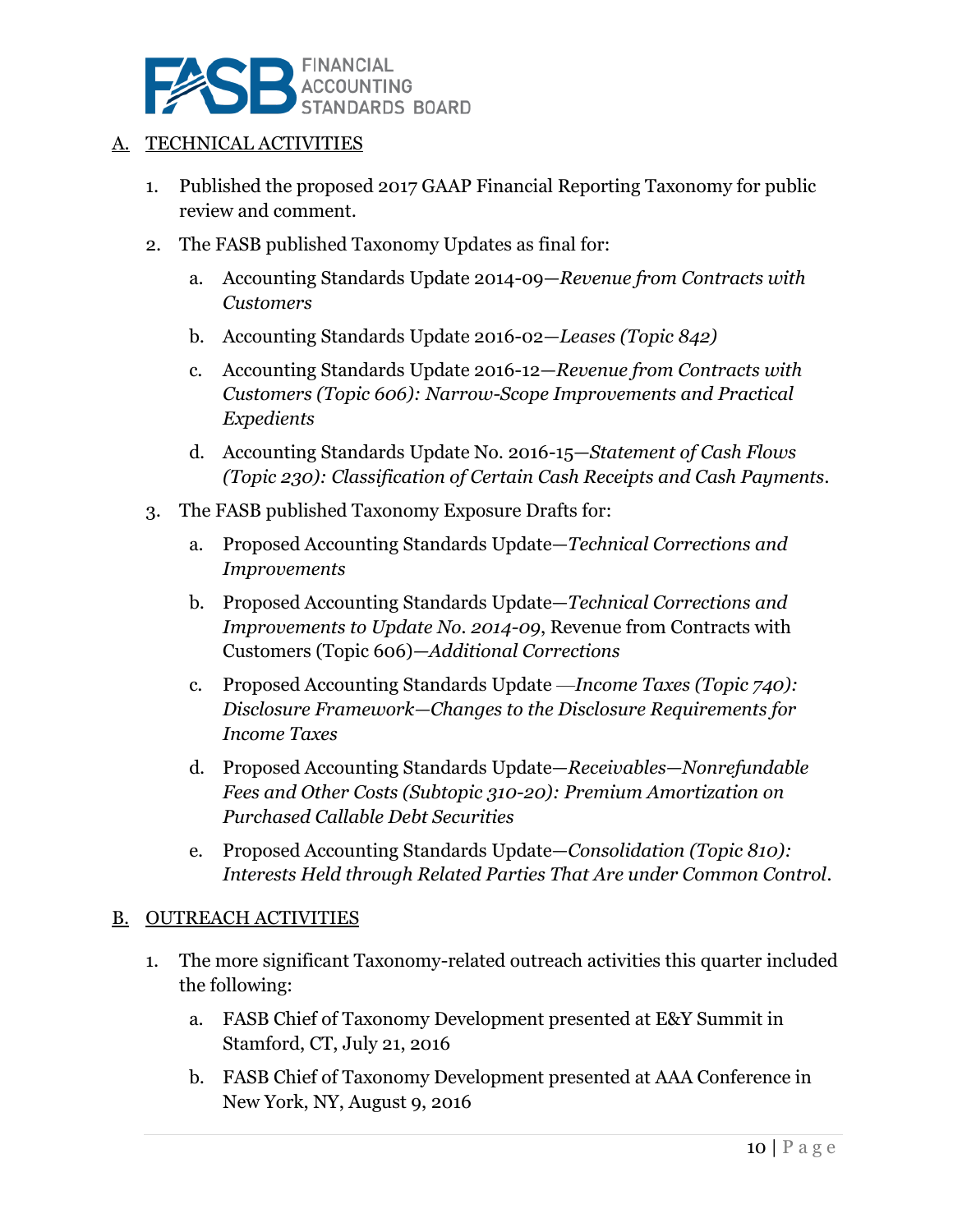

c. Hosted or participated in meetings of the FASB Taxonomy Advisory Group, industry working groups, the Dimension Working Group, the XBRL US Data Quality Committee, XBRL U.S. Surety Working Group, various XBRL International technical working groups including the Entity Specific Disclosure Task Force chaired by FASB Chief of Taxonomy Development and IASB Senior Technical Manager—IFRS Taxonomy, the IASB IFRS Taxonomy Consultative Group, and the SEC Division of Economic and Risk Analysis (DERA) staff.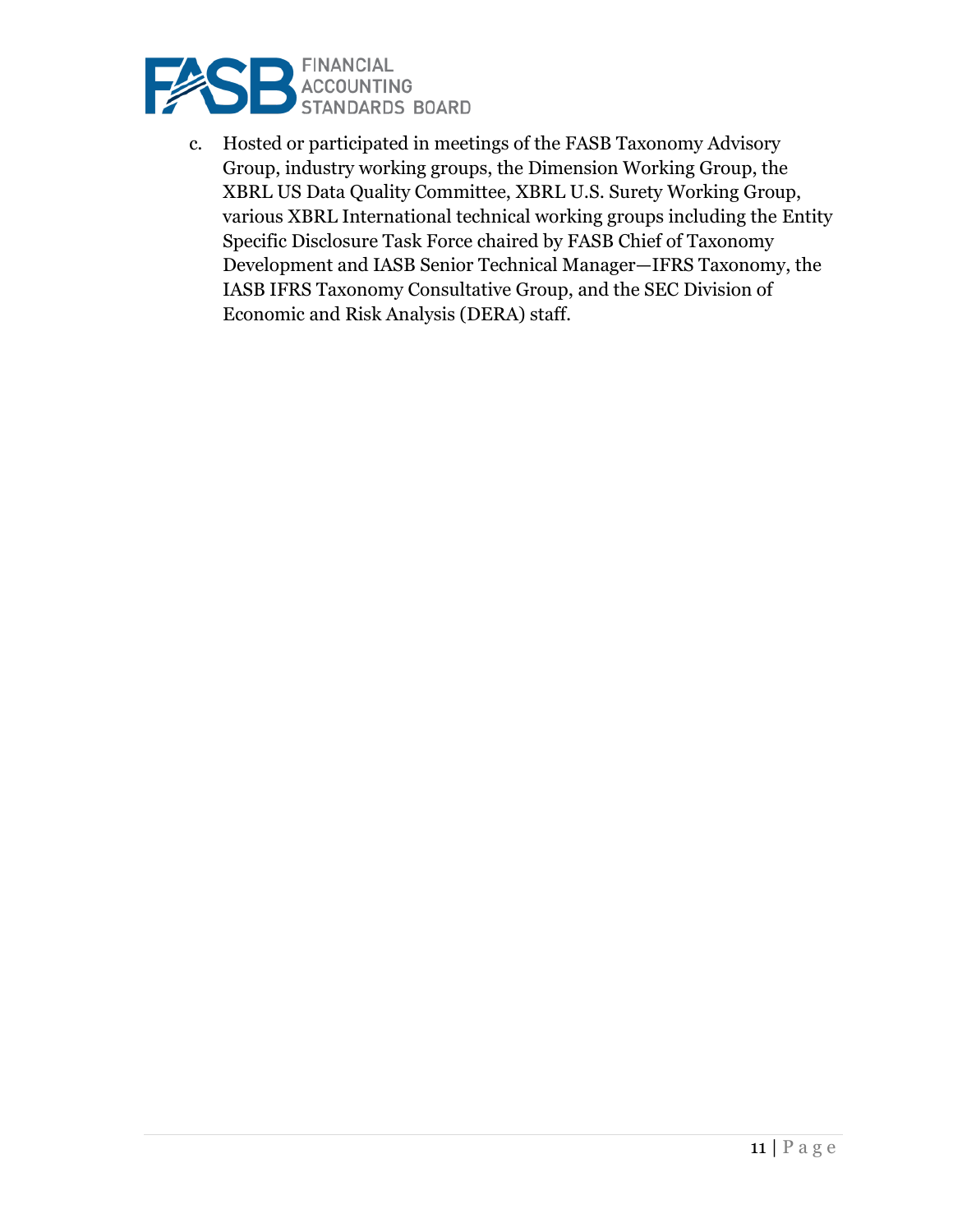

# **Technical Agenda Overview <br>
Revised October 10, 2016**

| <b>FRAMEWORK PROJECTS</b>                                      | <b>Current Stage</b>      | <b>Timing</b> |
|----------------------------------------------------------------|---------------------------|---------------|
| Conceptual Framework: Measurement                              | Initial deliberations     |               |
| Conceptual Framework: Presentation                             | ED out for public         | <b>Ends</b>   |
|                                                                | comment                   | Nov 9,        |
|                                                                |                           | 2016          |
| Disclosure Framework                                           |                           |               |
| Disclosure Framework: Board's Decision Process                 | ED redeliberations        |               |
| Disclosure Framework: Disclosure Review-Defined Benefit Plans  | ED redeliberations        |               |
| Disclosure Framework: Disclosure Review-Fair Value Measurement | ED redeliberations        |               |
| Disclosure Framework: Disclosure Review-Income Taxes           | ED redeliberations        |               |
| Disclosure Framework: Disclosure Review-Inventory              | Drafting ED               | Q4 2016       |
| Disclosure Framework: Disclosures-Interim Reporting            | Initial deliberations     |               |
| Disclosure Framework: Entity's Decision Process                | ED redeliberations        |               |
| Disclosures by Business Entities about Government Assistance   | <b>ED</b> redeliberations |               |

| <b>RECOGNITION &amp; MEASUREMENT: BROAD PROJECTS</b>                 | <b>Current Stage</b> | <b>Timing</b>  |
|----------------------------------------------------------------------|----------------------|----------------|
| Accounting for Financial Instruments: Hedging                        | ED out for public    | <b>Ends</b>    |
|                                                                      | comment              | <b>Nov 22,</b> |
|                                                                      |                      | 2016           |
| Insurance: Targeted Improvements to the Accounting for Long-Duration | ED out for public    | <b>Ends</b>    |
| Contracts                                                            | comment              | Dec 15,        |
|                                                                      |                      | 2016           |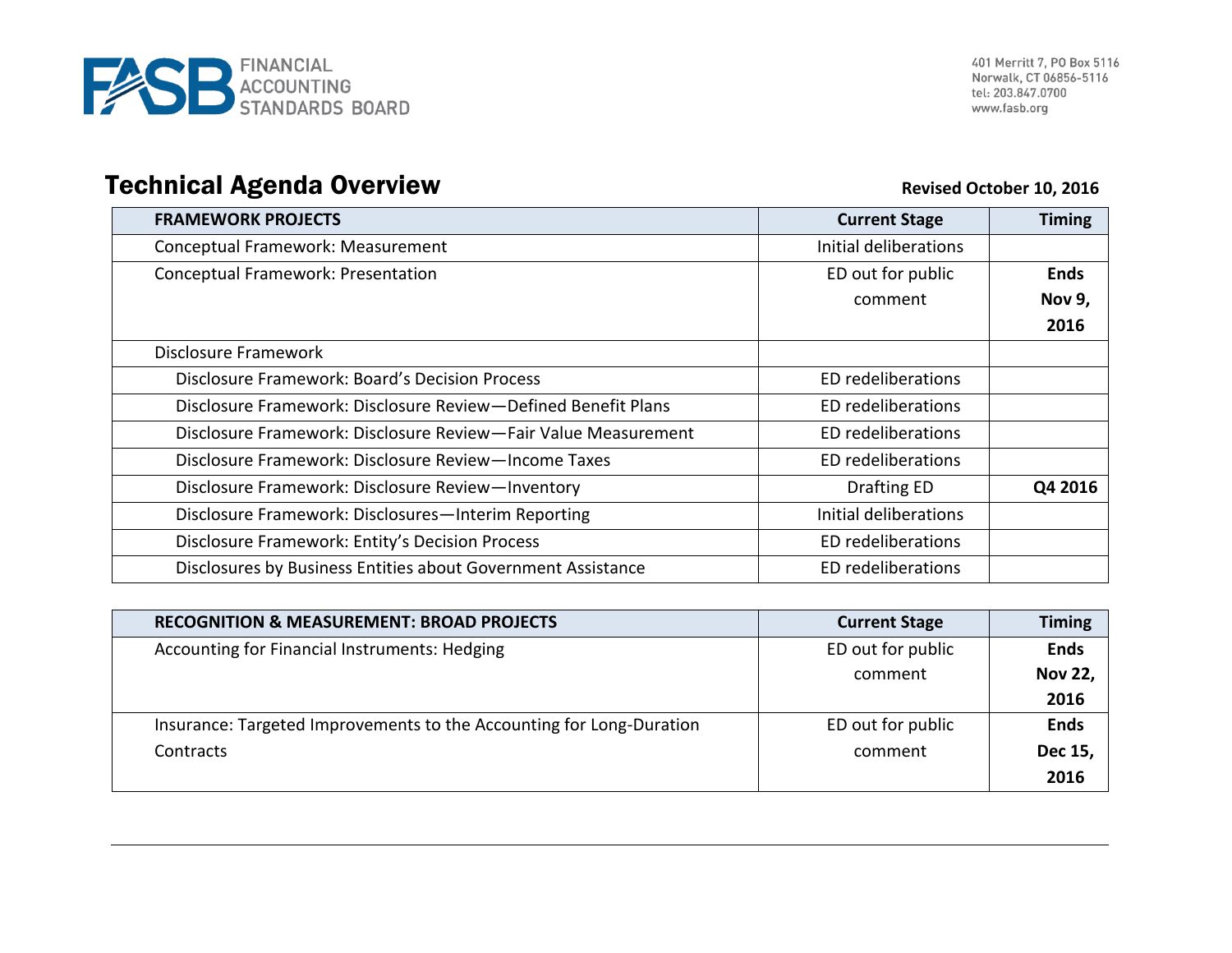

| <b>RECOGNITION &amp; MEASUREMENT: NARROW PROJECTS</b>                        | <b>Current Stage</b>      | <b>Timing</b>  |
|------------------------------------------------------------------------------|---------------------------|----------------|
| Accounting for Goodwill Impairment                                           | Drafting final standard   | Q4 2016        |
| Accounting for Income Taxes: Intra-Entity Asset Transfers                    | Drafting final standard   | Q4 2016        |
| Accounting for Interest Income Associated with the Purchase of Callable Debt | ED out for public         | <b>Ends</b>    |
| <b>Securities</b>                                                            | comment                   | <b>Nov 28,</b> |
|                                                                              |                           | 2016           |
| Clarifying the Definition of a Business (phase 1)                            | Drafting final standard   | Q4 2016        |
| Clarifying the Scope of Subtopic 610-20 and Accounting for Partial Sales of  | Drafting final standard   | Q4 2016        |
| Nonfinancial Assets (formerly Definition of a Business phase 2)              |                           |                |
| Clarifying When a Not-for-Profit Entity That Is a General Partner Should     | ED redeliberations        |                |
| Consolidate a For-Profit Limited Partnership (or Similar Entity)             |                           |                |
| Consolidation: Interests Held through Related Parties that Are under Common  | Drafting final standard   | Q4 2016        |
| Control                                                                      |                           |                |
| Determining the Customer of the Operation Services in a Service Concession   | <b>Drafting ED</b>        | Q4 2016        |
| Arrangement (EITF 16-C)                                                      |                           |                |
| Liabilities & Equity: Targeted Improvements                                  | Drafting ED               | Q4 2016        |
| Nonemployee Share-Based Payment Accounting Improvements                      | Initial deliberations     |                |
| Revenue Recognition of Grants and Contracts by Not-for-Profit Entities       | Initial deliberations     |                |
| Scope of Modification Accounting in Topic 718                                | <b>Drafting ED</b>        | Q4 2016        |
| <b>Technical Corrections and Improvements</b>                                | <b>ED</b> redeliberations |                |
| Technical Corrections and Improvements-Update 2014-09, Revenue from          | <b>ED</b> redeliberations |                |
| <b>Contracts with Customers</b>                                              |                           |                |

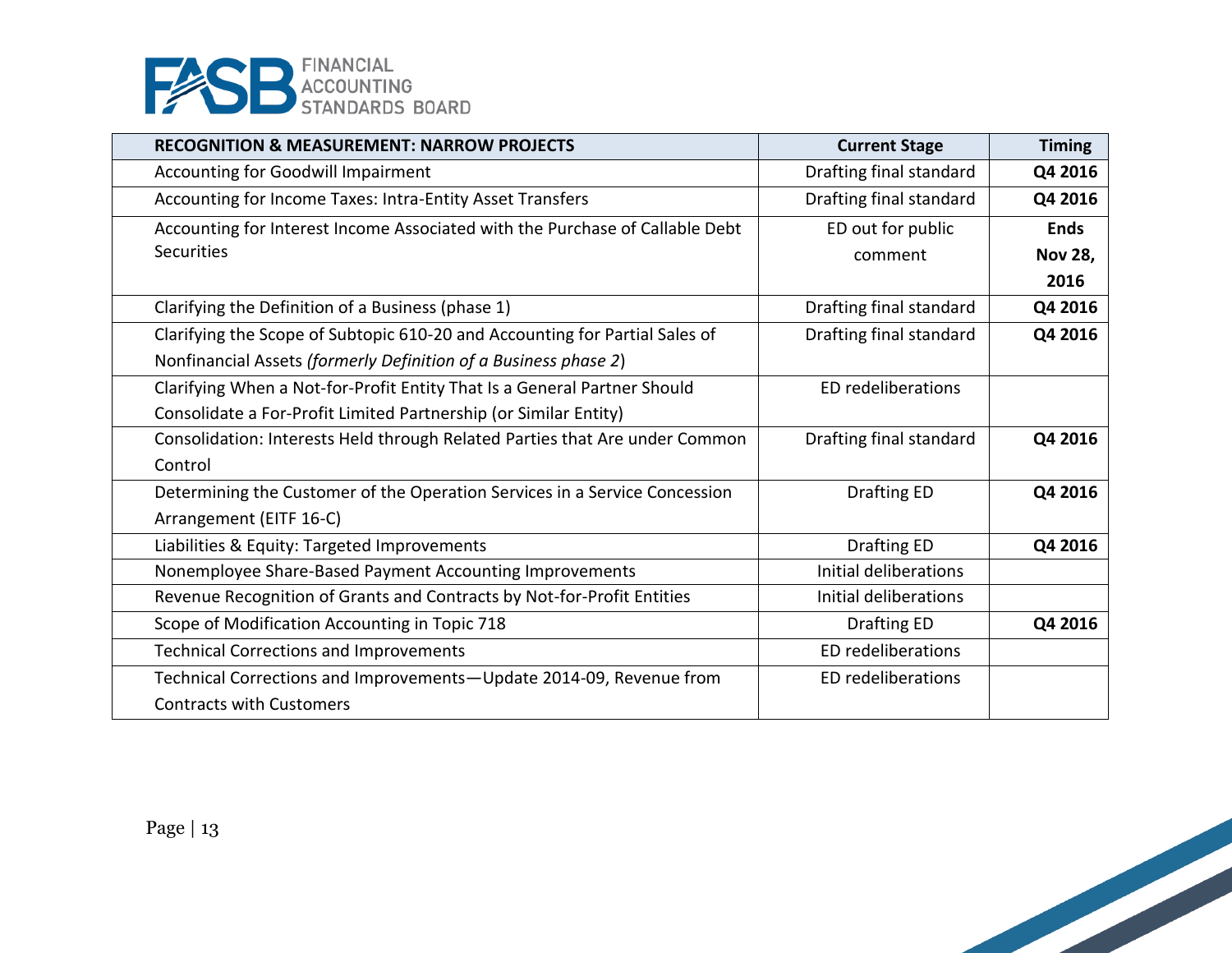

| <b>PRESENTATION &amp; DISCLOSURE PROJECTS</b>                            | <b>Current Stage</b>    | <b>Timing</b> |
|--------------------------------------------------------------------------|-------------------------|---------------|
| Employee Benefit Plan Master Trust Reporting (EITF 16-B)                 | ED redeliberations      |               |
| Financial Statements of Not-for-Profit Entities (phase 2)                | ED redeliberations      |               |
| Improving the Presentation of Net Periodic Pension Cost and Net Periodic | ED redeliberations      |               |
| Postretirement Benefit Cost                                              |                         |               |
| Restricted Cash (EITF 16-A)                                              | Drafting final standard | Q4 2016       |
| Simplifying the Balance Sheet Classification of Debt                     | Drafting ED             | Q4 2016       |

| <b>RESEARCH PROJECTS</b>                                                                                                    |
|-----------------------------------------------------------------------------------------------------------------------------|
| Accounting for Financial Instruments: Interest Rate Risk Disclosures                                                        |
| Accounting for Identifiable Intangible Assets in a Business Combination for Public Business Entities and Not-for-Profit     |
| Entities                                                                                                                    |
| Accounting for Income Taxes: Presentation of Tax Expense/Benefit                                                            |
| Applying Variable Interest Entity Guidance to Entities under Common Control                                                 |
| Consolidation                                                                                                               |
| Distinguishing Liabilities from Equity (including convertible debt) - comments on agenda consultation Invitation to Comment |
| due October 17, 2016                                                                                                        |
| Financial Performance Reporting (including 2014 Financial Performance Reporting research project; as well as broader        |
| research on potential improvements to the performance statement, other comprehensive income, cash flows statement           |
| (including classification), and segment reporting)—comments on agenda consultation Invitation to Comment due October        |
| 17, 2016                                                                                                                    |
| Intangible Assets (including research and development) - comments on agenda consultation Invitation to Comment due          |
| October 17, 2016                                                                                                            |
| Inventory and Cost of Sales                                                                                                 |

Page | 14